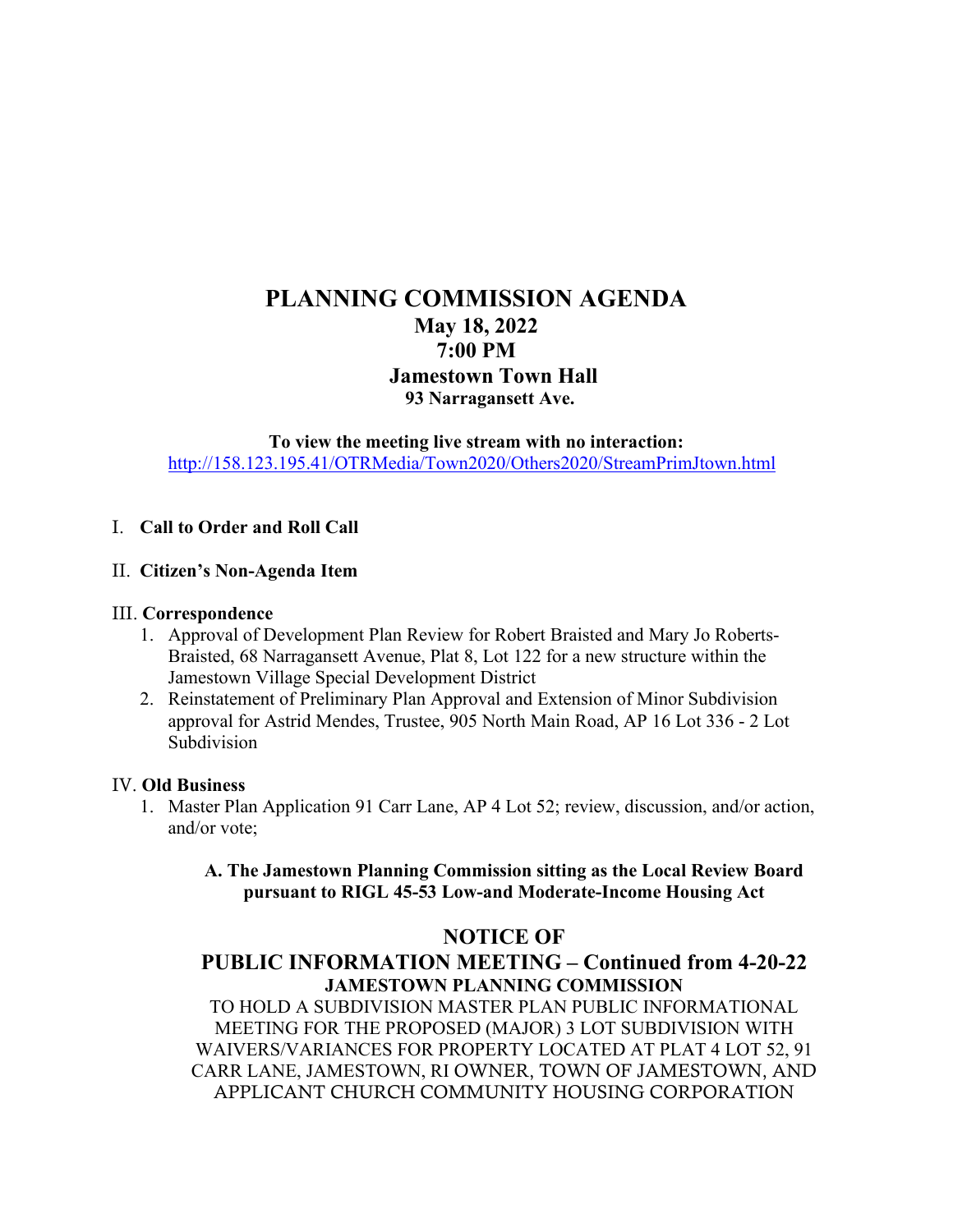The Local Review Board will review and act on the proposed Major Land Development Project as well as the requested variances through the Comprehensive Permit Process. The Local Review Board shall have the authority to issue the comprehensive permit for subdivision per Jamestown-Zoning Ordinance Article 17 and RIGL Title 45 Ch. 53 as amended, including the necessary relief from the Jamestown Zoning Ordinance as stated below.

Said lot proposed for subdivision begins less than  $2/10^{th}$  of a mile (approximately 770 feet) east of North Main Road on Carr Lane and less than  $2/10^{th}$  (approximately 1380 feet) of a mile west of East Shore Road on Carr Lane.

This project consists of the development of 2 "affordable" single family units and 1 marketrate single family unit. The Applicant requests variances to the Zoning Ordinance as follows including any and all other necessary relief as determined:

#### **Parcel A:**

## 1. **Minimum Lot Size:**

Required: 200,000 square feet Proposed: 13,585 square feet Relief needed: 186,415 square feet

#### **2. Minimum Lot Width:**

Required: 300-feet Proposed: 78.96-feet Relief needed: 221.04-feet

#### **3. Minimum Side Yard Building Setback:**

Required: 40-feet Proposed: 12-feet from west side & 19.2-feet from east side lines Relief needed: 28-feet from west side & 20.8-feet from east side lines

#### **4**. **Lot Coverage Allowed: 5%**

Lot Coverage Proposed: 8.95% Relief Needed: 3.95%

#### **Parcel B:**

**1. Minimum Lot Size:** Required: 200,000 square feet Proposed: 13,836 square feet Relief needed: 186,164 square feet

#### **2. Minimum Lot Width:**

Required: 300-feet Proposed: 82-feet Relief needed: 218-feet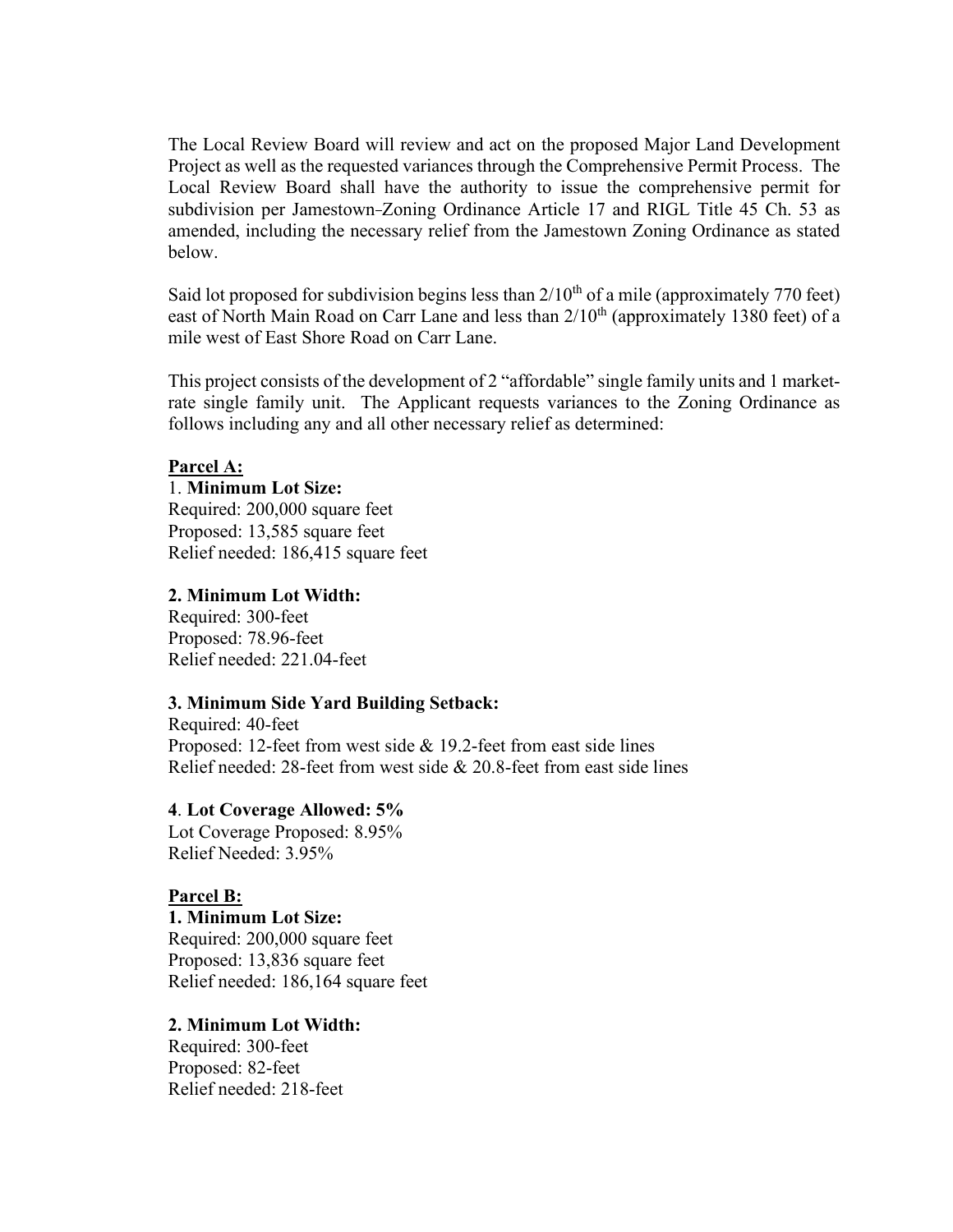#### **3. Minimum Side Yard Building Setback:**

Required: 40-feet Proposed: 12-feet from west side & 18-feet from east side lines Relief needed: 28-feet from west side & 22-feet from east side lines

#### **4. Lot Coverage Allowed: 5%**

Lot Coverage Proposed: 8.79% Relief Needed: 3.79%

#### **Parcel C:**

#### **1. Minimum Lot Size:**

Required: 200,000 square feet Proposed: 31,698 square feet Relief needed: 168,302 square feet

#### **2. Minimum Lot Width:**

Required: 300-feet Proposed: 175-feet Relief needed: 125-feet

#### **3. Lot Coverage Allowed: 5%**

Lot Coverage Proposed: 11.88% Relief Needed: 6.88%

#### **4. Minimum Side Yard Building Setback:**

Required: 40-feet Note: Existing dwelling is located 11.3-feet from the east side line Relief needed: 28.7-feet from the east side line

#### **5. Existing garage is located within the front yard setback:**

Required: 50-feet Note: Existing garage is located 31.8-feet from Carr Lane Relief needed: 18.2-feet from Carr Lane

#### **6. Per Section 82-311:**

The maximum size of an accessory structure on the lot is 900 square feet Note: Existing garage is 1,312 square feet Relief needed: 412 square feet

#### **Additional Relief requested:**

1. The entire area is subject to Zoning Ordinance Article 8, Section 82-800 thru 82-803 - Regulations for RR-200 Zoning Districts.

2. Waiver from Subdivision Regulation Article III, A(2)